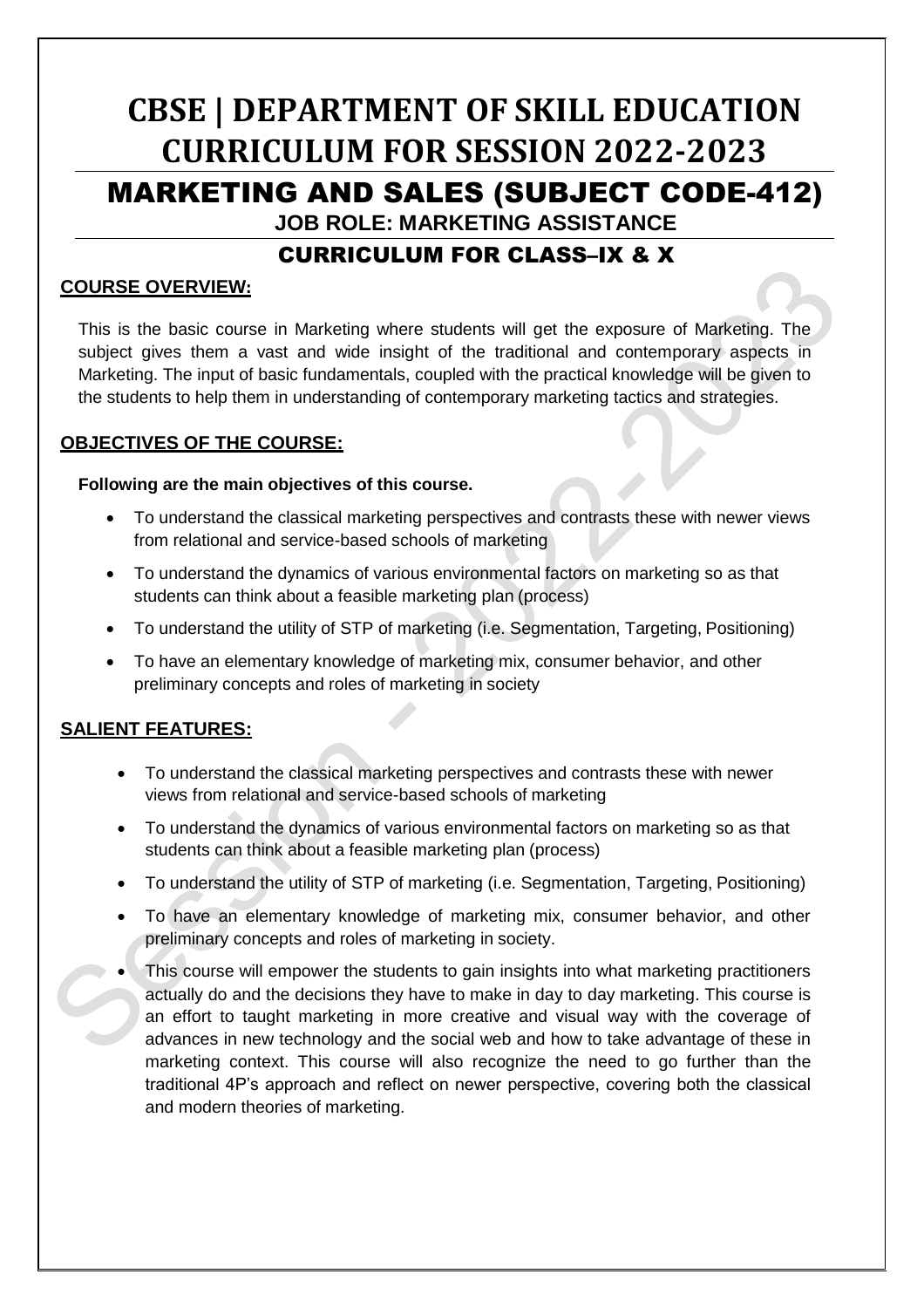## **LIST OF EQUIPMENT AND MATERIALS:**

The list given below is suggestive and an exhaustive list should be prepared by the vocational teacher. Only basic tools, equipment and accessories should be procured by the Institution so that the routine tasks can be performed by the students regularly for practice and acquiring adequate practical experience.

## **Material Required for Store Operations Assistant:**

- 1. Chart paper
- 2. Sketch pens

#### **Teaching/Training Aids:**

- 3. Computer
- 4. LCD Projector
- 5. Projection Screen
- 6. White/Black Boards
- 7. Flip Charts
- 8. Video and audio recorders

#### **CAREER OPPORTUNITIES:**

This basic course of marketing will teach the students to learn how to analyses consumer demand and promote products to consumers. This course will allow students to work in many different areas of sales and marketing. While all teach marketing concept, this course is tailored for particular objective in order to most effectively prepare the students for their marketing career, which can range from marketing executive to other upper ladder in marketing domain

#### **VERTICAL MOBILITY**

This course will assist the participating students to further update their career by vertically moving either to BBA or B.Com and other marketing oriented applied undergraduate courses of different university or they may also move to their corporate career by starting at M-1 level of corporate ladder in role of marketing executives to different sector.

## **CURRICULUM:**

This course is a planned sequence of instructions consisting of Units meant for developing employability and Skills competencies of students of Class IX and X opting for Skills subject along with other subjects.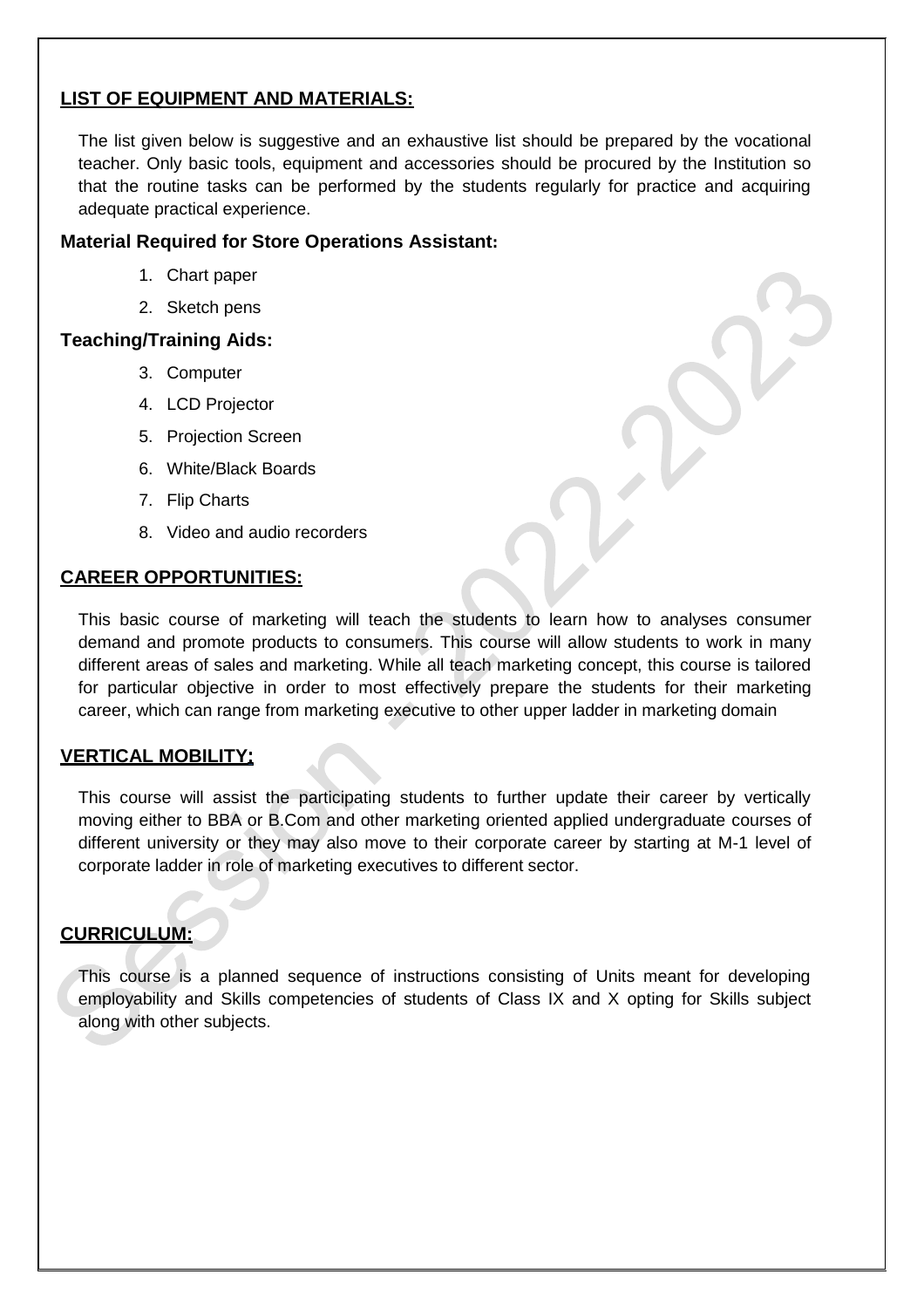| <b>MARKETING AND SALES (412)</b><br>Class IX (Session 2022-23)<br>Total Marks: 100 (Theory-50 + Practical-50) |                                                         |                                                                  |                                                         |  |
|---------------------------------------------------------------------------------------------------------------|---------------------------------------------------------|------------------------------------------------------------------|---------------------------------------------------------|--|
|                                                                                                               | <b>UNITS</b>                                            | <b>NO. OF HOURS</b><br>for Theory and<br><b>Practical</b><br>220 | <b>MAX. MARKS</b><br>for Theory<br>and Practical<br>100 |  |
|                                                                                                               | <b>Employability Skills</b>                             |                                                                  |                                                         |  |
|                                                                                                               | Unit 1: Communication Skills-I                          | 13                                                               | $\overline{2}$                                          |  |
|                                                                                                               | Unit 2: Self-Management Skills-I                        | 07                                                               | $\overline{2}$                                          |  |
| Part A                                                                                                        | Unit 3 : ICT Skills-I                                   | 13                                                               | $\overline{2}$                                          |  |
|                                                                                                               | Unit 4 : Entrepreneurial Skills-I                       | 10                                                               | $\overline{2}$                                          |  |
|                                                                                                               | Unit 5 : Green Skills-I                                 | 07                                                               | $\overline{2}$                                          |  |
|                                                                                                               | <b>Total</b>                                            | 50                                                               | 10                                                      |  |
|                                                                                                               | <b>Subject Specific Skills</b>                          |                                                                  |                                                         |  |
|                                                                                                               | Unit 1: Introduction to Marketing and Sales             | 20                                                               | 05                                                      |  |
| <u>ጠ</u>                                                                                                      | Unit 2: Concept of Market                               | 20                                                               | 05                                                      |  |
| Part                                                                                                          | Unit 3: Basic concept of Sales and selling              | 20                                                               | 10                                                      |  |
|                                                                                                               | Unit 4: Understanding customer & consumer               | 30                                                               | 10                                                      |  |
|                                                                                                               | Unit 5: Activities in Sales and Marketing               | 30                                                               | 10                                                      |  |
|                                                                                                               | <b>Total</b>                                            | 120                                                              | 40                                                      |  |
|                                                                                                               | <b>Practical Work</b>                                   |                                                                  |                                                         |  |
|                                                                                                               | Project                                                 |                                                                  | 10                                                      |  |
| Part C                                                                                                        | Viva                                                    |                                                                  | 05                                                      |  |
|                                                                                                               | <b>Practical File</b>                                   | 50                                                               | 15                                                      |  |
|                                                                                                               | Demonstration of skill competency<br>via Lab Activities |                                                                  | 20                                                      |  |
|                                                                                                               | <b>Total</b>                                            | 50                                                               | 50                                                      |  |
|                                                                                                               | <b>GRAND TOTAL</b>                                      | 220                                                              | 100                                                     |  |

**NOTE: The detailed Curriculum/ Topics to be covered under Part A: Employability Skills can be downloaded from CBSE website**.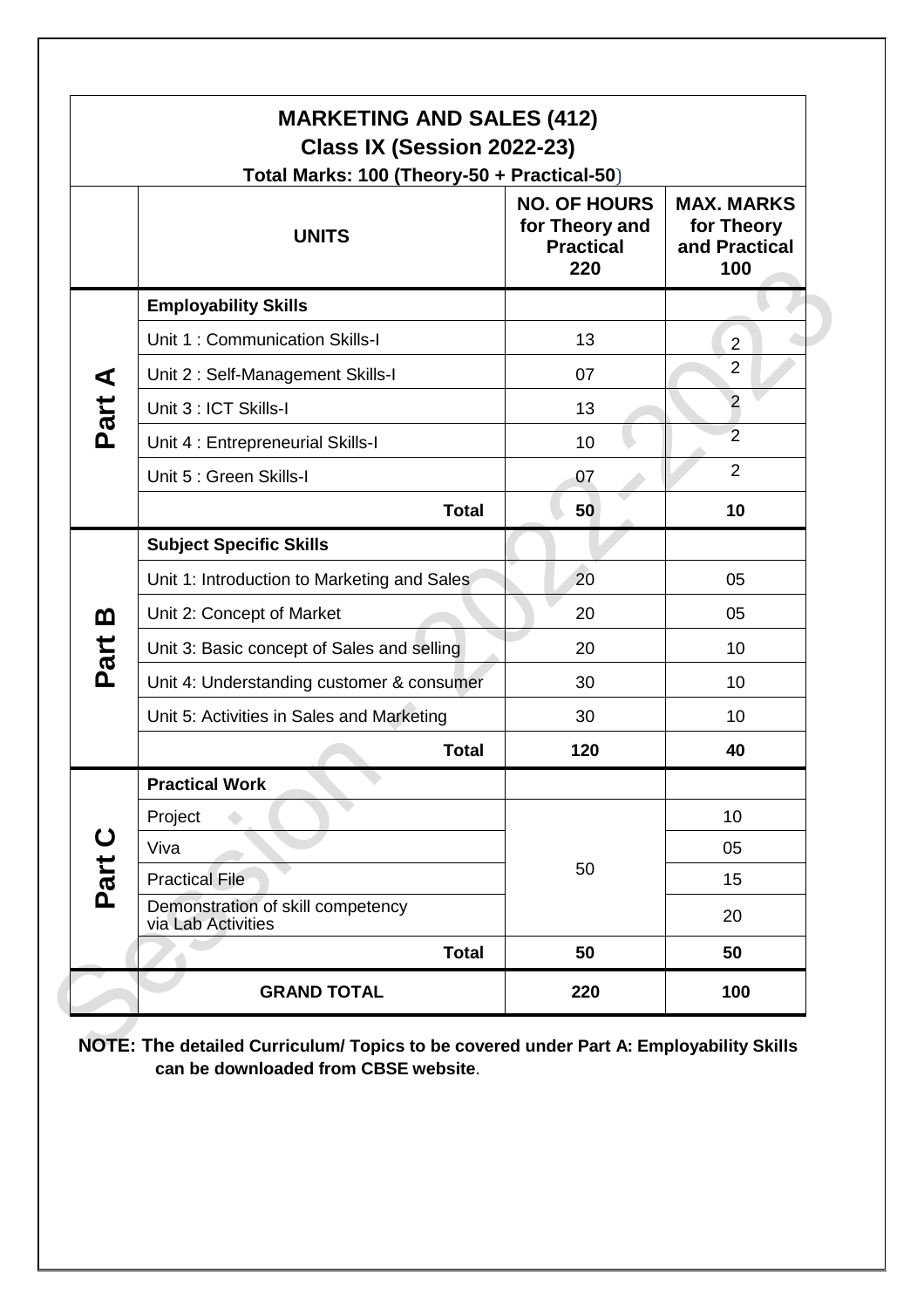| <b>MARKETING AND SALES (412)</b><br>Class X (Session 2022-23)<br>Total Marks: 100 (Theory-50 + Practical-50) |                                                                      |                                                        |                                                                |
|--------------------------------------------------------------------------------------------------------------|----------------------------------------------------------------------|--------------------------------------------------------|----------------------------------------------------------------|
|                                                                                                              | <b>UNITS</b>                                                         | <b>NO. OF HOURS</b><br>for Theory and Practical<br>220 | <b>MAX. MARKS</b><br>for Theory and<br><b>Practical</b><br>100 |
|                                                                                                              | <b>Employability Skills</b>                                          |                                                        |                                                                |
|                                                                                                              | Unit 1: Communication Skills-II*                                     | 13                                                     |                                                                |
|                                                                                                              | Unit 2: Self-Management Skills-II                                    | 07                                                     | 3                                                              |
| Part A                                                                                                       | Unit 3 : ICT Skills-II                                               | 13                                                     | 3                                                              |
|                                                                                                              | Unit 4 : Entrepreneurial Skills-II                                   | 10                                                     | $\overline{4}$                                                 |
|                                                                                                              | Unit 5 : Green Skills-II*                                            | 07                                                     |                                                                |
|                                                                                                              | <b>Total</b>                                                         | 50                                                     | 10                                                             |
|                                                                                                              | <b>Subject Specific Skills</b>                                       |                                                        |                                                                |
|                                                                                                              | Unit 1: Sales with other functions-<br>Introduction to Marketing Mix | 20                                                     | 05                                                             |
| $\pmb{\mathsf{m}}$                                                                                           | Unit 2: Market (Segmentation, Targeting<br>and Positioning)          | 30                                                     | 05                                                             |
| Part                                                                                                         | Unit 3: Basic concept of Sales and<br>selling                        | 30                                                     | 10                                                             |
|                                                                                                              | Unit 4: Careers in selling                                           | 20                                                     | 10                                                             |
|                                                                                                              | Unit 5: Skills in selling                                            | 20                                                     | 10                                                             |
|                                                                                                              | <b>Total</b>                                                         | 120                                                    | 40                                                             |
|                                                                                                              | <b>Practical Work</b>                                                |                                                        |                                                                |
|                                                                                                              | Project                                                              |                                                        | 10                                                             |
|                                                                                                              | $\overline{V}$ iva                                                   | 50                                                     | 05                                                             |
| Part C                                                                                                       | <b>Practical File</b><br>Demonstration of skill competency           |                                                        | $\overline{15}$                                                |
|                                                                                                              | via Lab Activities                                                   |                                                        | 20                                                             |
|                                                                                                              | <b>Total</b>                                                         | 50                                                     | 50                                                             |
|                                                                                                              | <b>GRAND TOTAL</b>                                                   | 200                                                    | 100                                                            |

**Note: \* marked units are to be assessed through Internal Assessment/ Student Activities. They are not to be assessed in Theory Exams.**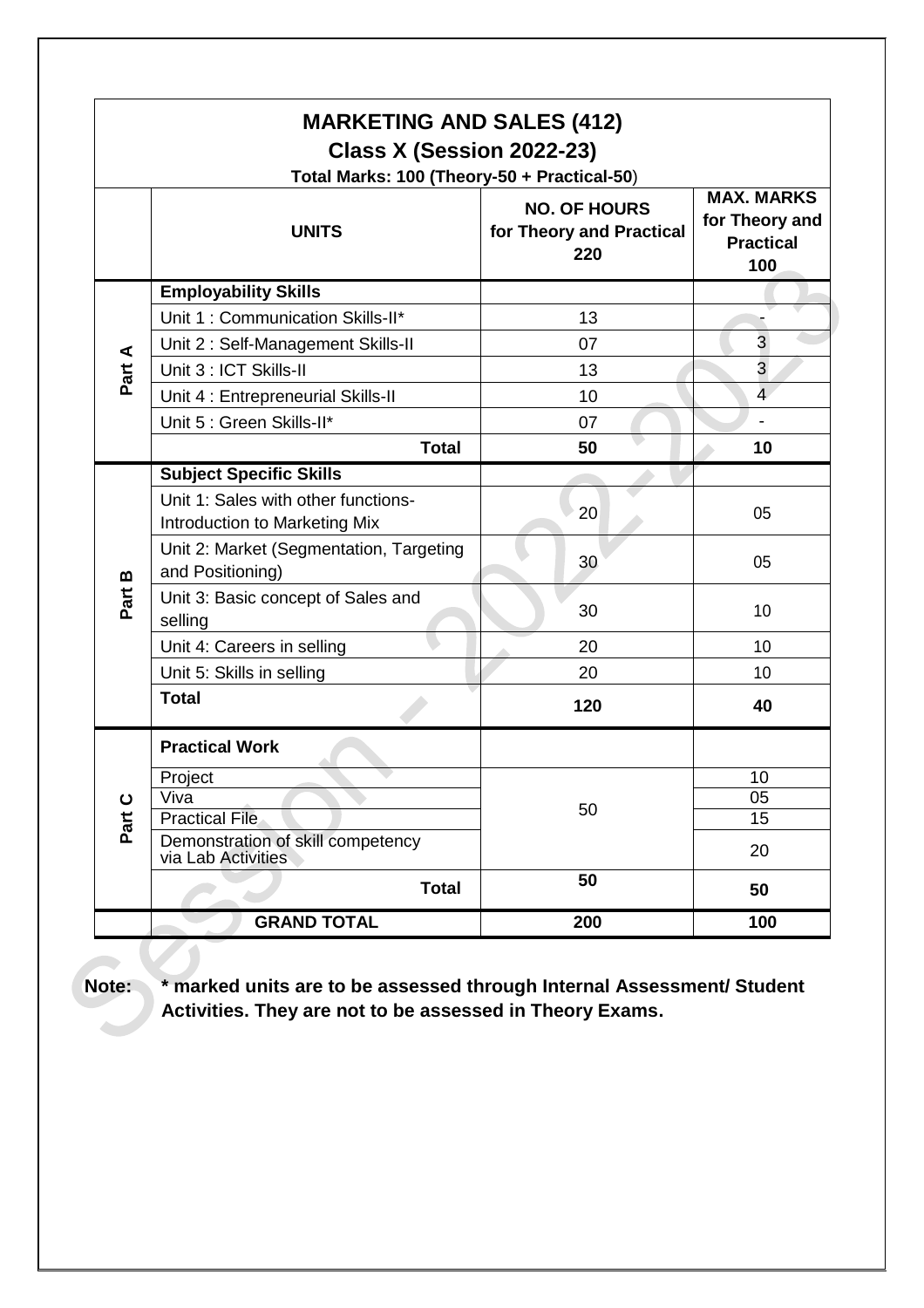#### **DETAILED CURRICULUM/TOPICS:**

## **Part-A: EMPLOYABILITY SKILLS**

| S. No. Units |                                                            | <b>Duration in Hours</b> |
|--------------|------------------------------------------------------------|--------------------------|
| 1.           | Unit 1: Communication Skills-II*                           | 10                       |
| 2.           | Unit 2: Self-management Skills-II                          | 10                       |
| 3.           | Unit 3: Information and Communication Technology Skills-II | 10                       |
| 4.           | Unit 4: Entrepreneurial Skills-II                          | 15                       |
| 5.           | Unit 5: Green Skills-II*                                   | 05                       |
|              | <b>TOTAL DURATION</b>                                      | 50                       |

**Note: \* marked units are to be assessed through Internal Assessment/ Student Activities. They are not to be assessed in Theory Exams.**

> **The detailed Curriculum/ Topics to be covered under Part A: Employability Skills can be downloaded from CBSE website**.

#### **Part-B – SUBJECT SPECIFIC SKILLS**

| S.<br>No. | <b>Units</b>                                                         | <b>Duration in</b><br><b>Hours</b> |
|-----------|----------------------------------------------------------------------|------------------------------------|
|           | Unit 1: Sales with other functions-<br>Introduction to Marketing Mix | 20                                 |
| 2         | Unit 2: Market (Segmentation, Targeting and Positioning)             | 30                                 |
| 3         | Unit 3: Basic concept of Sales and selling                           | 30                                 |
| 4         | Unit 4: Careers in selling                                           | 20                                 |
| 5         | Unit 5: Skills in selling                                            | 20                                 |
|           | <b>TOTAL DURATION</b>                                                | 120                                |

| <b>UNIT</b>                         | <b>SUB-UNIT</b>                                               | <b>SESSION/ACTIVITY/</b><br><b>PRACTICAL</b>                                                                                                                                                                                                                                                                                                                            |
|-------------------------------------|---------------------------------------------------------------|-------------------------------------------------------------------------------------------------------------------------------------------------------------------------------------------------------------------------------------------------------------------------------------------------------------------------------------------------------------------------|
| Unit I: Sales with other functions- | Session 1 : Product                                           | Theory:                                                                                                                                                                                                                                                                                                                                                                 |
| Introduction to Marketing Mix       | Session 2: Price<br>Session 3 : Place<br>Session: 4 Promotion | Introduction to Marketing<br>$\bullet$<br>Mix<br><b>Types of Marketing Mix</b><br>$\bullet$<br>Significance/ Importance<br>$\bullet$<br>of Marketing Mix<br><b>Product / Service</b><br>$\bullet$<br>Place/Distribution<br>$\bullet$<br>Price<br>$\bullet$<br>• Promotion<br><b>Activity - Power point</b><br>presentation on the four tools of<br><b>Marketing Mix</b> |

**Note: \* marked units are to be assessed through Internal Assessment/ Student Activities. They are not to be assessed in Theory Exams.**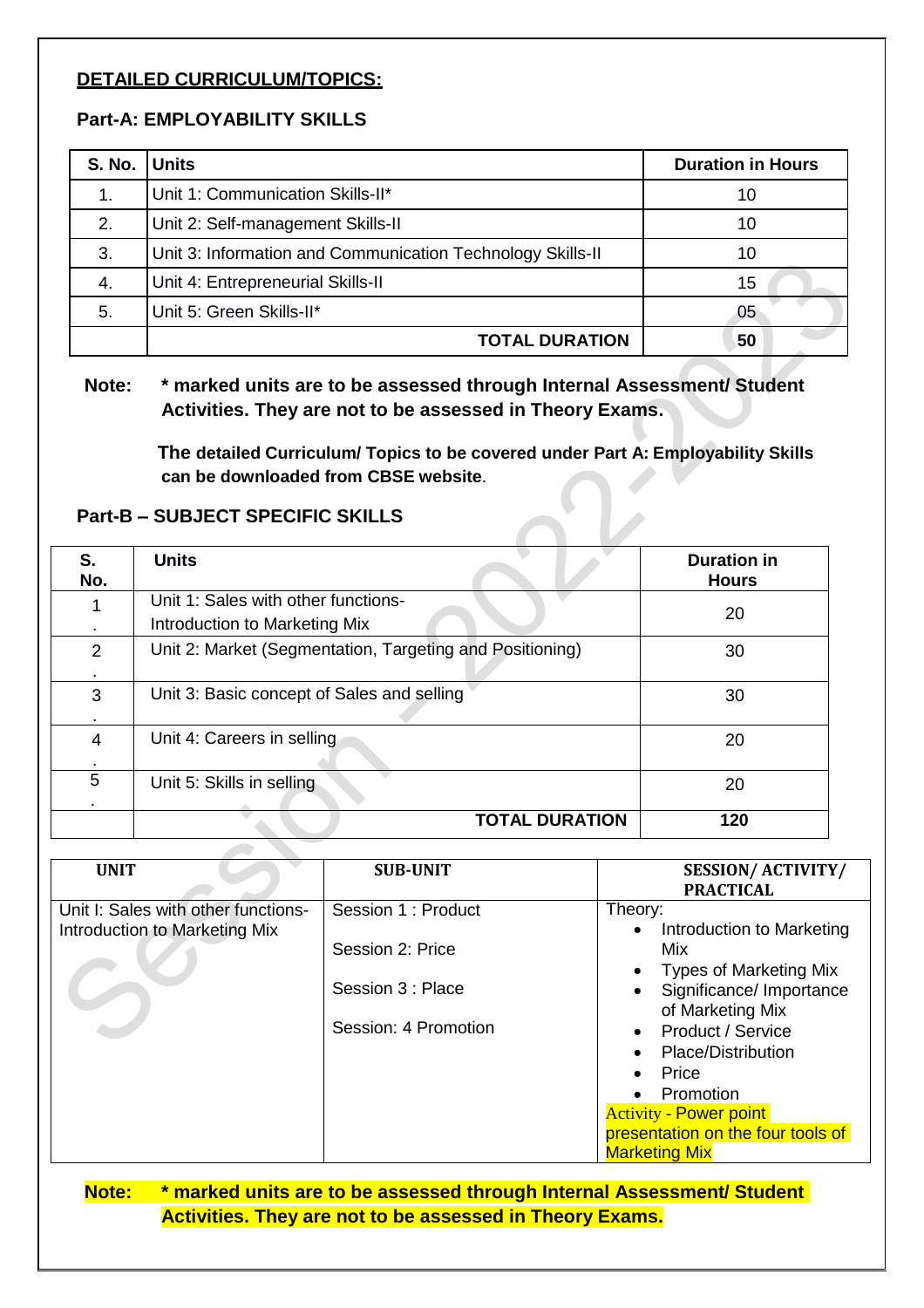| <b>UNIT: II Market</b>                | Session 1: Market             | Introduction                                                                                |
|---------------------------------------|-------------------------------|---------------------------------------------------------------------------------------------|
| (Segmentation, Targeting Segmentation |                               | $\bullet$                                                                                   |
| and Positioning) -                    |                               | <b>Concept of Market Segmentation</b><br>$\bullet$<br>Bases for segmenting consumer markets |
|                                       |                               | $\bullet$                                                                                   |
|                                       |                               | <b>Understanding Segmentation</b>                                                           |
|                                       |                               | <b>Requirements for Effective Segmentation</b>                                              |
|                                       |                               | <b>Activity -</b>                                                                           |
|                                       |                               | Pick up a product of your choice and identify the                                           |
|                                       |                               | segment for that product                                                                    |
|                                       |                               | Make a PowerPoint presentation on market                                                    |
|                                       |                               | segmentation                                                                                |
|                                       | Session 2:                    | Evaluating the segment                                                                      |
|                                       | <b>Targeting the Market</b>   | Selecting the segment                                                                       |
|                                       |                               | <b>Strategies of Market Targeting</b>                                                       |
|                                       |                               | Activity -                                                                                  |
|                                       |                               | Make a presentation on the concept of targeting                                             |
|                                       |                               | the market                                                                                  |
|                                       |                               | Choose a product or service of your choice and                                              |
|                                       |                               | identify which strategy of targeting would you                                              |
|                                       |                               | choose for that product or service                                                          |
|                                       | Session 3:<br>Positioning the | <b>Positioning Strategies/Bases</b><br>$\bullet$                                            |
|                                       | Product                       | Activity -                                                                                  |
|                                       |                               | Make a presentation on the importance of<br>positioning the product in the market           |
|                                       |                               | Give a list of products to the students and ask                                             |
|                                       |                               | them to position them on particular attributes                                              |
|                                       |                               | and then present in class as to why they chose                                              |
|                                       |                               | a particular attribute of positioning of a particular                                       |
|                                       |                               | product                                                                                     |
| Unit-III: Sales Process               | Session 1:                    | Introduction                                                                                |
|                                       | Prospecting                   | Characteristics of a good prospect                                                          |
|                                       |                               | Qualifying (or selecting) the prospects                                                     |
|                                       |                               | Activity                                                                                    |
|                                       |                               | Prepare a presentation on Process of selling                                                |
|                                       |                               | and present it in the class.                                                                |
|                                       |                               | Role-playing in the class, wherein, some<br>students act as prospective customers and       |
|                                       |                               | some are asked to do Prospecting                                                            |
|                                       | Session 2 -                   | Planning the presentation (Pre- Approach)                                                   |
|                                       | Planning the                  | Approach                                                                                    |
|                                       | Approach (Pre-                | Demonstration                                                                               |
|                                       | Approach)                     | Activity                                                                                    |
|                                       |                               | Role-playing in the class, wherein, some                                                    |
|                                       |                               | students act as prospective customers and                                                   |
|                                       |                               | some are asked to do Prospecting                                                            |
|                                       | Session 3 -                   | Types of objections                                                                         |
|                                       | Objections and                | <b>Activity</b>                                                                             |
|                                       | Handling Objections:          | Visit to a mall and let the students have a word                                            |
|                                       |                               | with the salesperson and first hand experience                                              |
|                                       |                               | of handling objections<br>Role-playing in the class, wherein, some                          |
|                                       |                               | students are asked to raise objections and                                                  |
|                                       |                               | some are asked to handle them                                                               |
|                                       |                               |                                                                                             |

**Note: \* marked units are to be assessed through Internal Assessment/ Student Activities. They are not to be assessed in Theory Exams.**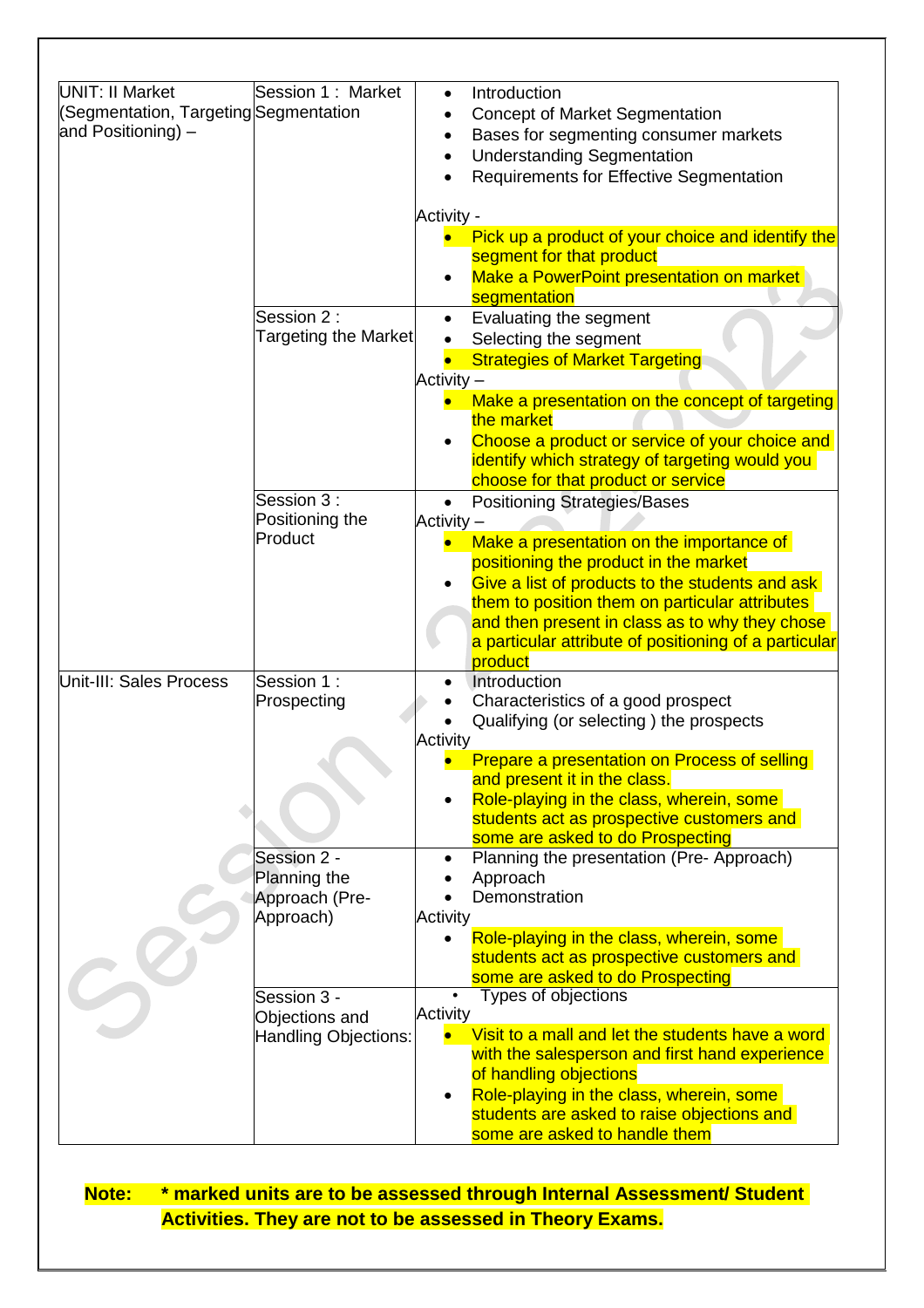|                                 | Session 4 - Closing               | Introduction                                                                                                       |
|---------------------------------|-----------------------------------|--------------------------------------------------------------------------------------------------------------------|
|                                 | the Sale                          | <b>Techniques of Closing Sales</b>                                                                                 |
|                                 |                                   | Activity                                                                                                           |
|                                 |                                   | Visit to a mall and let the students have a word                                                                   |
|                                 |                                   | with the salesperson and first-hand experience<br>of "Closing a Sale"                                              |
|                                 |                                   | Role-playing in the class, wherein, a situation is<br>$\bullet$<br>given and the students are asked "Close a Sale" |
| Unit IV – Careers in<br>Selling | Session 1-<br>Challenges in the   | Challenges in a selling career<br>Activity                                                                         |
|                                 | selling career                    | Discussion of problems with the help of<br>$\bullet$<br>situations and find out solutions from students'           |
|                                 |                                   | perspective                                                                                                        |
|                                 | Session 2 - Skills in             | Skills in Selling and their training<br>$\bullet$                                                                  |
|                                 | Selling and their                 |                                                                                                                    |
|                                 | training                          | Activity –<br>Role play enactment                                                                                  |
|                                 |                                   |                                                                                                                    |
|                                 | Session 3 – Roles                 | Role of Sales person<br>$\bullet$                                                                                  |
|                                 | and Responsibilities              | Responsibilities of Sales person                                                                                   |
|                                 | of salesmen                       | Activity –                                                                                                         |
|                                 |                                   | Enlist obligations and commitments of<br>salespersons                                                              |
|                                 | Session 4-<br>Aftersales services | Aftersales services and techniques<br>$\bullet$<br>Why to provide After Sales Service?                             |
|                                 |                                   |                                                                                                                    |

## **Note: \* marked units are to be assessed through Internal Assessment/ Student Activities. They are not to be assessed in Theory Exams.**

 $\sim$ 

 $55.$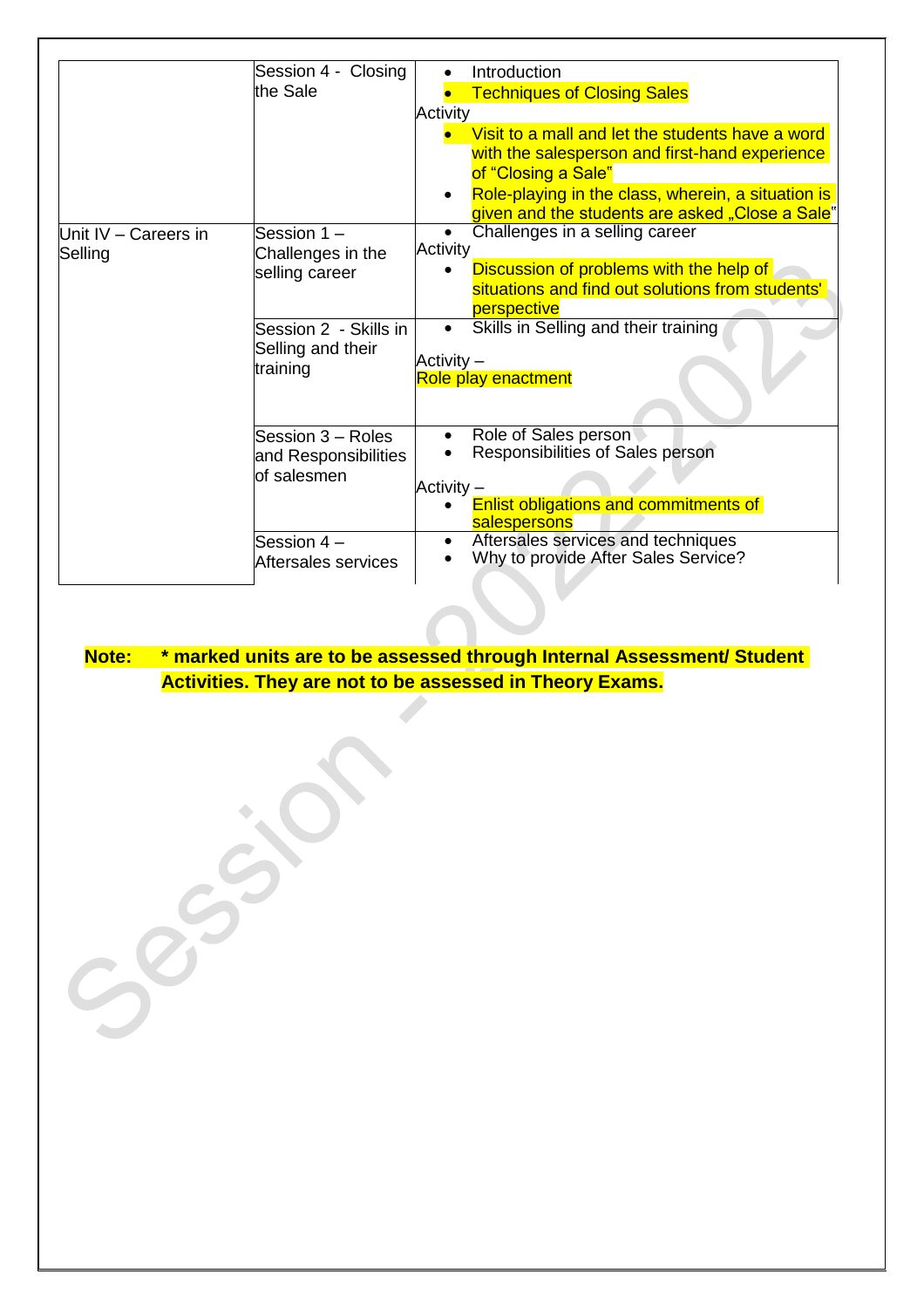## **PRACTICAL GUIDELINES FOR CLASS IX**

#### **Assessment of performance:**

The two internal examiners, assigned for the conduct and assessment of Practical Examinations each in Secondary School Curriculum (Under NSQF). Question for the viva examinations should be conducted by both the examiners. Question to be more of General nature, project work or the curriculum. Investigatory Project especially those that show considerable amount of effort and originality, on the part of the student, should get suitable high marks, while project of a routine or stereotyped nature should only receive MEDIOCRE marks.

#### **Procedure for Record of Marks in the Practical answer-books:**

The examiner will indicate separately marks of practical examination on the title page of the answer-books under the following heads:-

#### **Project -10 marks**

Projects for the final practical is given below .Student may be assigned

## **Viva based on Project -05 marks**

The teacher conducting the final practical examination may ask verbal questions related to the project, if any, done by the student. Alternatively, if no project has been assigned to the students, viva may be based on questions of practical nature from the field of subject as per the Curriculum

## **Practical File -15 Marks**

Students to make a power point presentation / assignment / practical file / report. Instructor shall assign them any outlet to study the elements in retailing.

## **Suggested list of Practical –**

- 1. Students shall prepare a file having a collection of different-Companies with their products. They should further classify the products and identify the marketing Concept/Philosophy used by the company to be in the market.
- 2. Assume yourself as a marketer who sells products. Why is it important to understand the buyer's behavior? Create a project understanding buyer behavior and its implications in selling products.
- 3. You are a salesman, make a handy file to understand basic sales tasks, money collection, sales reporting for a firm or multiple firms.Categorize the various selling activities and mention the types of selling used along with the selling tasks undertaken.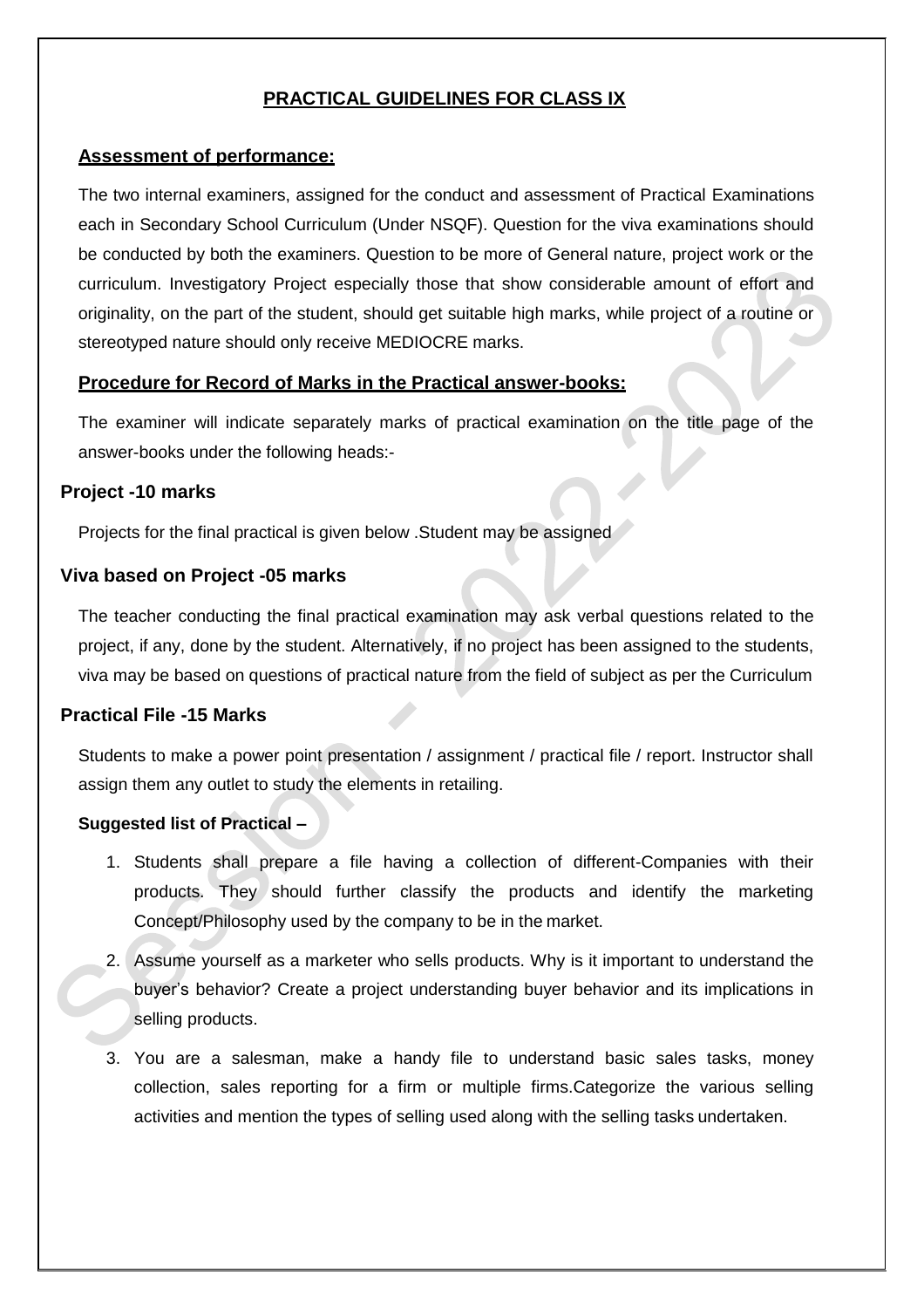- 4. Create a project by collecting different products available in the market of different industries like FMCG Hospitality, Automobile etc, and how are they approaching different customers for different purposes of selling and marketing. Develop analysis, based on collected data.
- 5. Prepare a file showcasing comparative analysis between virtual market and physical market. Identify any five competitive retailers in your community. Can they avoid competition? How do they deal with this situation in competition in the market?
- 6. Make a file incorporating a list of different goods used in your home/ schools/ parents office and classify them on the basis of tangible/ intangible, durable/non-durable, direct/ indirect competition, levels of channels used. Justify your choice.
- 7. Make a project by understanding your locality on the basis of consumer purchase behavior. Prepare a project by making a list of different things purchased by you and your school. Now identify who is the customer and consumer and why? Classify the types of customers also.
- 8. Create a file on the concept of intermediaries. Choose a product or service of your choice and identify what kind of intermediaries are selling the product in the market
- 9. Collection of Name of different-Companies with their products.

**Classify their products and identify the marketing Concept/Philosophy used by the company to be in the market.**

| <b>Product</b> | <b>Customer</b> | <b>Price</b> | <b>Phi/Concept</b> |
|----------------|-----------------|--------------|--------------------|
|                |                 |              |                    |
|                |                 |              |                    |

#### 10. Selling and Marketing:

- $\checkmark$  Why is selling a part of marketing?
- Suggest with suitable examples of different companies with their brands.
- How is marketing concept applied is that different companies.
- Compare concept of selling with marketing.
- 11. Collection of different product available in the market of different industries like FMCG Hospitality, Automobile etc, and how are they approaching to different customers for different purpose.
	- $\checkmark$  Compare it o segmentation.
	- $\checkmark$  Develop analysis, based on collected data.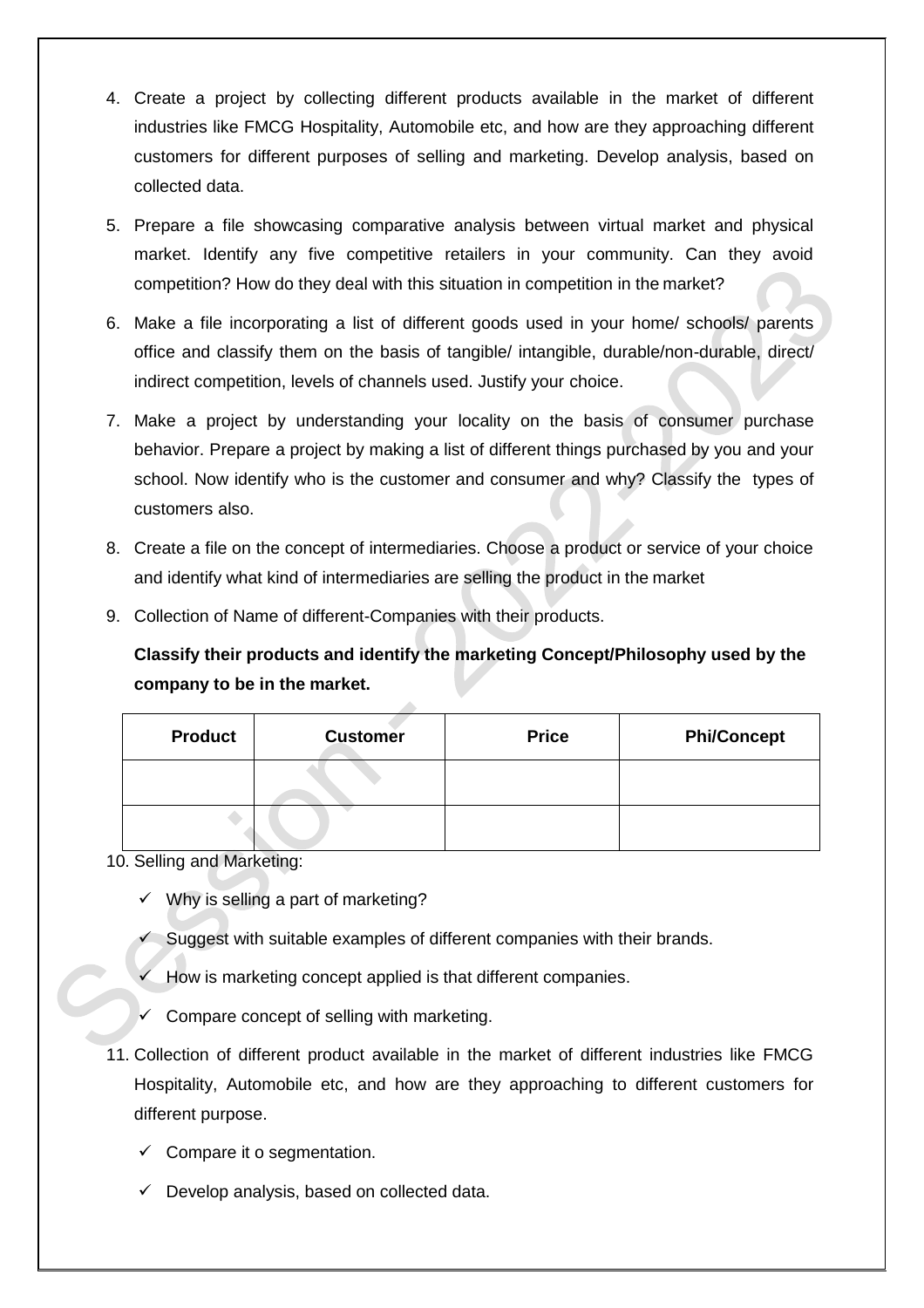- 12. Comparative analysis between virtual market/ physical market.
	- $\checkmark$  Identify any five competitive between in your community.
		- a) Can they avoid competition?
		- b) How to deal with this situation in competition in the market?

Make a list different goods used in your home/ schools/ parents office and classify them on the basis of tangible/ intangibility, durable/non-durable, direct/ indirect competition, levels of channels used.

Mentioned the necessary plans taken by the manufacturing to meet the specification of the customers

- $\checkmark$  Make a list of service used in four home/schools/parents office and classify them on the basis of nature and services possessed by them.
- 13. Understanding your locality on the basis of people purchase behaviour, categories the various selling activities into different categories and also mentioned the types of selling used along with the selling tasks undertaken.
- 14. Make a list of different things purchased by you and your school.
	- $\checkmark$  Now identify who is customer and consumer and why?
	- $\checkmark$  Classify the types of customers also.
	- $\checkmark$  Assume yourself as a marketer you have to selling product why is it important for understand the buyer's behaviour.
	- $\checkmark$  You are a salesman, make a handy file resigned by you to understand Basic sales task, money collection, sales reporting.
	- $\checkmark$  Prepare a PPT describe the role of salesman helping in building relationship in business and deciding in price and credit policy.

#### **Demonstration of skill competency in Lab Activities -20 marks**

#### **Guidelines for Project Preparation:**

The final project work should encompass chapters on:

- a) Introduction,
- b) Identification of core and advance issues,
- c) Learning and understanding and
- d) Observation during the project period.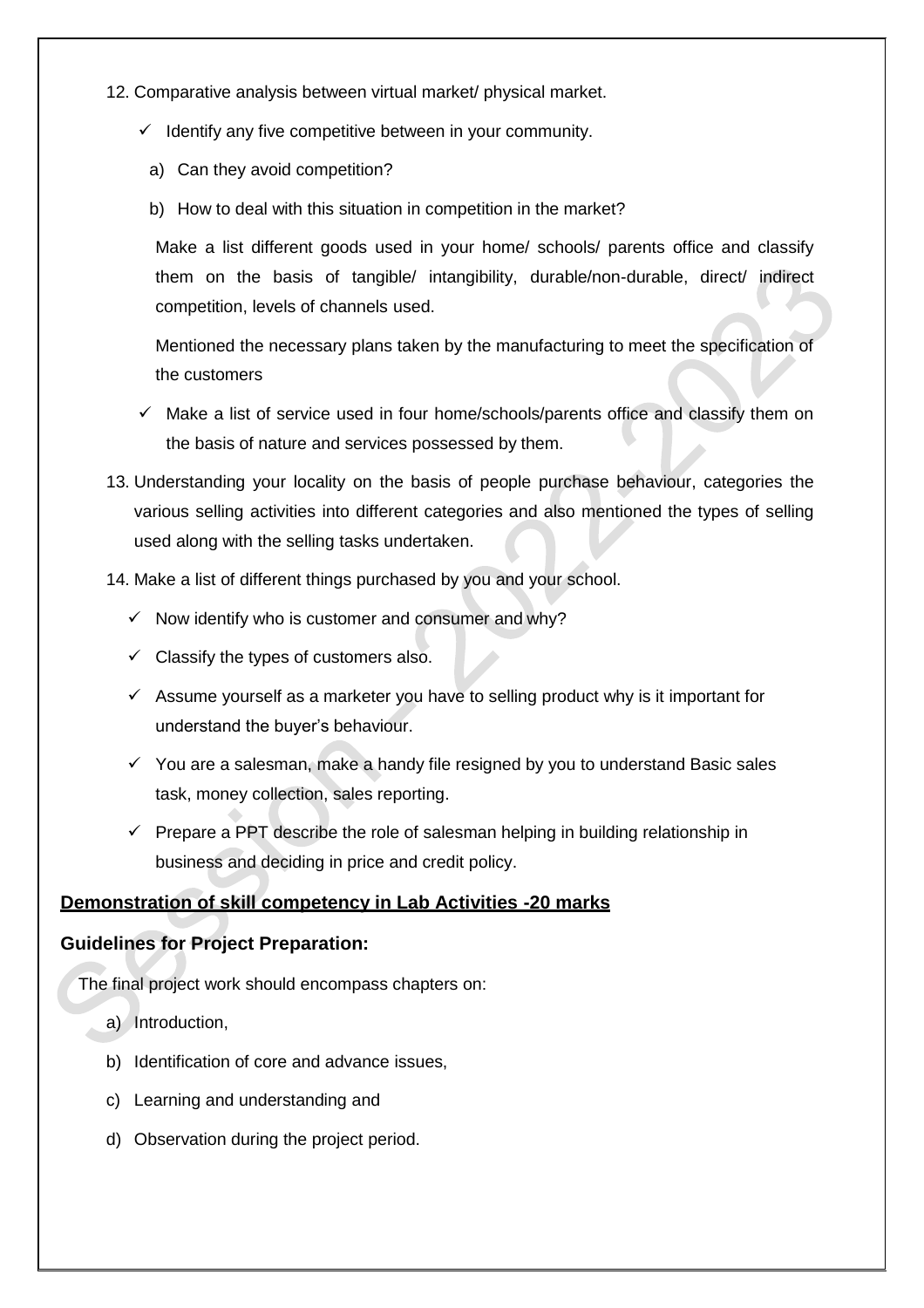## **PRACTICAL GUIDELINES FOR CLASS X**

#### **Assessment of performance:**

The two internal examiners, assigned for the conduct and assessment of Practical Examinations each in Secondary School Curriculum (Under NSQF). Question for the viva examinations should be conducted by both the examiners. Question to be more of General nature, project work or the curriculum. Investigatory Project especially those that show considerable amount of effort and originality, on the part of the student, should get suitable high marks, while project of a routine or stereotyped nature should only receive MEDIOCRE marks.

#### Procedure for Record of Marks in the Practical answer-books:

The examiner will indicate separately marks of practical examination on the title page of the answer-books under the following heads:-

#### Project -10 marks

Projects for the final practical is given below .Student may be assigned

Viva based on Project -05 marks

The teacher conducting the final practical examination may ask verbal questions related to the project, if ny, done by the student. Alternatively, if no project has been assigned to the students, viva may be based on questions of practical nature from the field of subject as per the Curriculum

#### Practical File -15 Marks

Students to make a power point presentation / assignment / practical file / report, Instructor shall assign them any outlet to study the elements in retailing.

Suggested list of Practical –

- 1. Students shall prepare a project on marketing mix (for multiple products) of an organisation.
- 2. Students shall prepare a file containing analysis of types and features of a product being produced by different companies. Data collected shall be justified with marketing fundamentals.
- 3. A project shall be prepared highlighting the characteristics of products during various stages of product life cycle.
- 4. A practical file shall be prepared by collecting various sales promotion tools(Coupons, point of sales/web coupons etc.) to increase short term sales and their effects on company's profit and sales volume.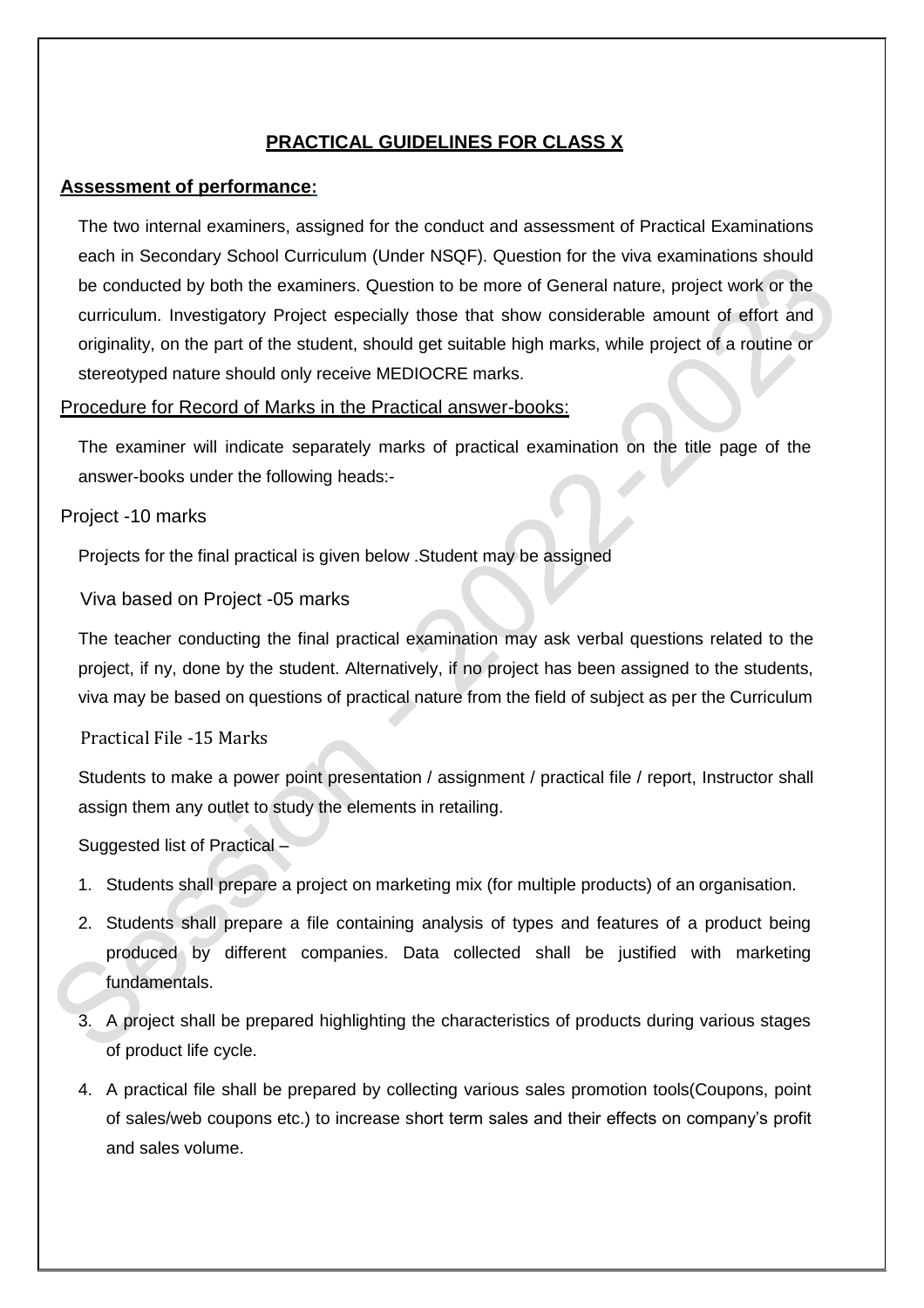- 5. Students may choose a few(8-10) products/ services and identify suitable targeting, segmentation and positioning basis for them. A detailed project shall be prepared on the same.
- 6. Prepare a project on the process of selling by interviewing a salesman in your locality.
- 7. Identify few firms which practice traditional marketing as well as web -marketing? Create a practical file for the same.
- 8. PPT on the 4 tools of Marketing mix?
- 9. Analysis the types and features of the product
	- $\checkmark$  Analysis the types and features of the product
	- $\checkmark$  Collect data of different companies who used-
- 10. Penetration pricing/skimming pricing during introducing stage, their profit, sales volume.
	- $\checkmark$  Collection of various sales promotion tools(Coupons, point of sales/web coupons etc.) to increase short term sales and their effects on company's profit and sales volume.
	- $\checkmark$  Choose a product/ service of your choice and identify which strategy of targeting would you choose for that product/service.
	- $\checkmark$  Take at least 25 different types of products & develop Basis of Segmentation suitable for them.

| <b>Product</b> | <b>Possible</b><br><b>Basis</b> | <b>Strategy of target</b> | <b>Market</b> | <b>Marketing Strategy</b> |
|----------------|---------------------------------|---------------------------|---------------|---------------------------|
|                | of Segmentation                 | <b>Marketing</b>          | served        | <b>Required</b>           |
|                |                                 |                           |               |                           |
|                |                                 |                           |               |                           |

- 11. Prepare a PPT on process of selling.
	- Interact with salesman (in a mall/ in your house)
	- Technique of closing sales.
	- Words used by them.

| <b>Sentences</b> | <b>Collection of</b> |
|------------------|----------------------|
|                  |                      |